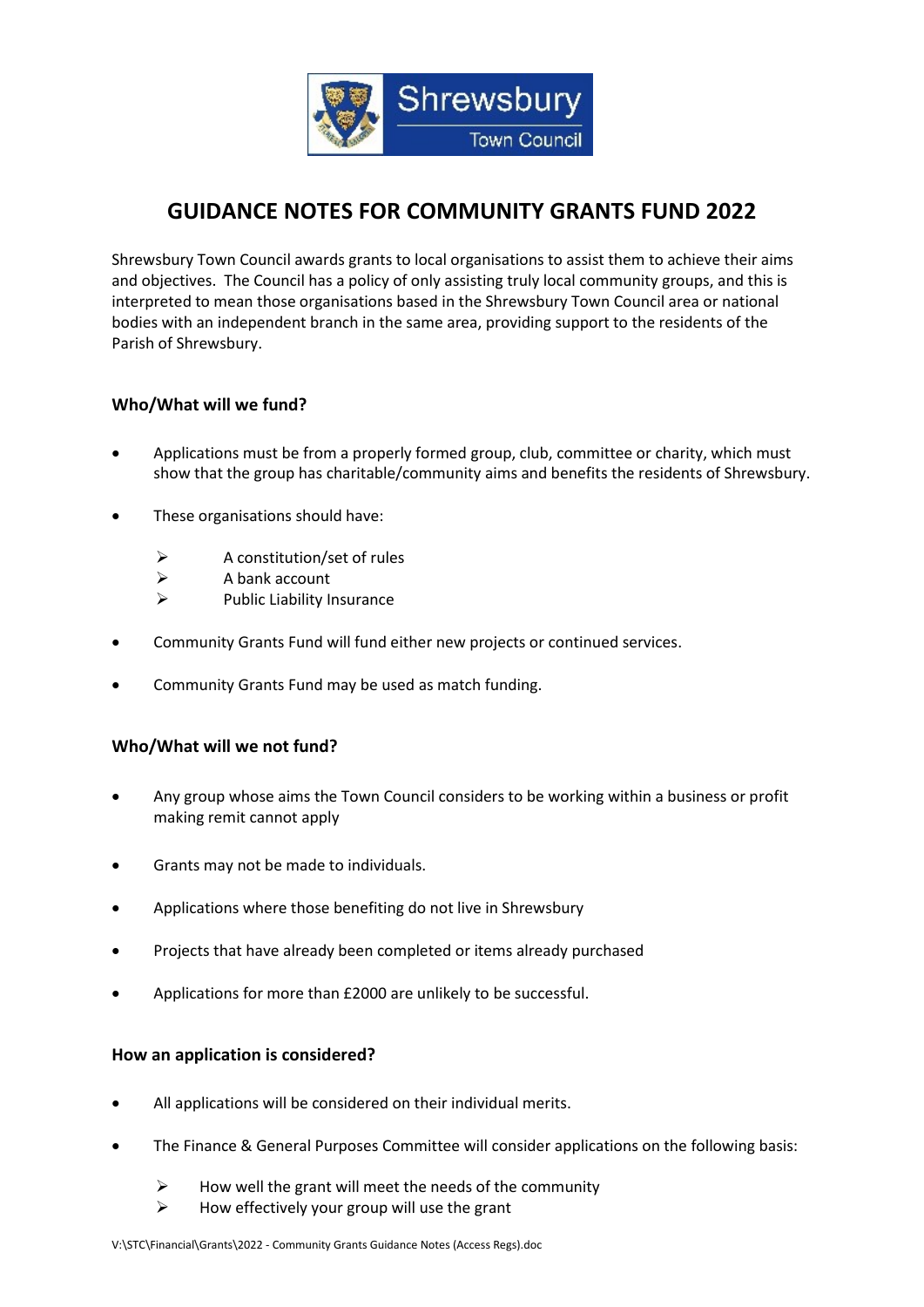- $\triangleright$  Whether the costs are appropriate and realistic
- $\triangleright$  Level of contributions raised locally
- $\triangleright$  Whether the applicant could reasonably have been expected to obtain sufficient funding from a more appropriate source
- ➢ How the group is managed
- $\triangleright$  How the grant positively benefits residents residing within the Parish of Shrewsbury
- Applications will be considered twice a year (July & February) by the Finance & General Purposes Committee.
- You are expected to attend the meeting to provide any additional supporting information and answer any questions the Committee might have.
- **Deadline dates for the receipt of Community Grant Applications are listed at the end of these guidance notes. Grants received after this date will not be considered. All applications must be received by 1.00pm on the deadline date. Applications received after this deadline will not be considered.**
- Grants to successful applicants will be paid by cheque/bank transfer.
- Applicants must fulfil at least two of the Town Council's General Aims & Objectives:
	- $\triangleright$  Providing a democratic representational voice for the Shrewsbury community.
	- ➢ Supporting and contributing to the economic and social life of the town and regeneration of the local community.
	- $\triangleright$  Encouraging and promoting the economic and commercial vitality of the town.
	- $\triangleright$  Preserving the unique identity of Shrewsbury and promoting its heritage.
	- $\triangleright$  Creating a socially inclusive and caring community.
	- ➢ Protecting and improving the environment of the town and promoting sustainable development.
- The application form, accounts and other information will be placed on the public agenda of the Finance & General Purposes Committee meetings. No personal data will be disclosed.
- The Town Council must be satisfied that the funding is of commensurate benefit to the residents of the Parish of Shrewsbury.
- Successful applicants will be required to submit a Monitoring Form on the success of their project.
- The final decision on assessment of applications and the level of any award offered lies with the Shrewsbury Town Council.
- Recognition of the grant from Shrewsbury Town Council must be made in any publicity and acknowledged on any letterheads and promotional documents.

### **How to apply?**

- Applications for funding must be made on the Community Grants Application Form
- Only one application per financial year can be submitted by an organisation and similar applications for more than two financial years will not be looked on favourably